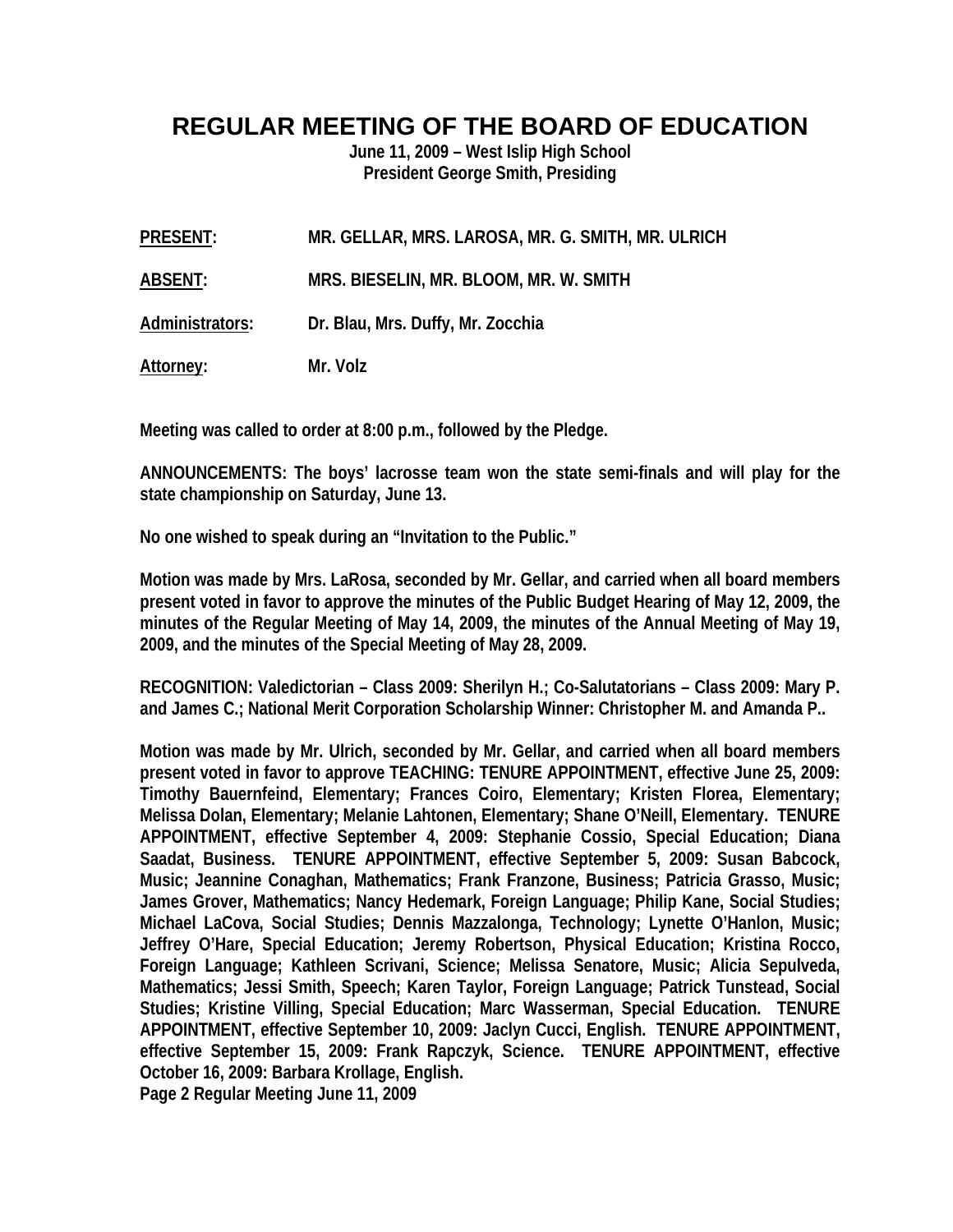**Motion was made by Mr. Gellar, seconded by Mr. Ulrich, and carried when all board members present voted in favor to approve TEACHING: Abolishment of Positions: Be it resolved, that upon the recommendation of the Superintendent of Schools, effective June 30, 2009, professional positions in the West Islip Public School District be abolished in the Elementary area (1 position) and the Health area (2 positions) of classification and that the following employees be terminated according to applicable provisions of law: Fran Coiro, Elementary; Denise Radesky, Health; Natalee Rubcewich, Health.** 

**Motion was made by Mrs. LaRosa, seconded by Mr. Ulrich, and carried when all board members present voted in favor to approve TEACHING: PART-TIME APPOINTMENT: Monica Krawczyk, Business Teacher; September 3, 2009 to June 30, 2010 (High School; Step 14; prorated at .6).** 

**Motion was made by Mrs. LaRosa, seconded by Mr. Gellar, and carried when all board members present voted in favor to approve TEACHING: REGULAR SUBSTITUTE APPOINTMENTS: Fran Coiro, Elementary Teacher; effective September 3, 2009 to June 30, 2010 (Bayview; Step 54; replacing C. Evans).** 

**Motion was made by Mr. Ulrich, seconded by Mrs. LaRosa, and carried when all board members present voted in favor to approve TEACHING: REGULAR SUBSTITUTE APPOINTMENTS: Brendan O'Connell, Social Worker; effective September 3, 2009 to June 30, 2010 (High School; Step 34; replacing D. Morgan).** 

**Motion was made by Mr. Gellar, seconded by Mrs. LaRosa, and carried when all board members present voted in favor to approve TEACHING: REGULAR SUBSTITUTE APPOINTMENTS: Monica Krawczyk, ESL Teacher; effective September 3, 2009 to June 30, 2010 (High School; Step 14; prorated at .4).** 

**Motion was made by Mr. Gellar, seconded by Mr. Ulrich, and carried when all board members present voted in favor to approve TEACHING: CHILD-BEARING LEAVE OF ABSENCE (paid): Jeannine Conaghan, Mathematics Teacher; effective May 21, 2009 (Beach).** 

**Motion was made by Mr. Ulrich, seconded by Mrs. LaRosa, and carried when all board members present voted in favor to approve TEACHING: CHILD-BEARING LEAVE OF ABSENCE (paid): Melissa Dolan, Elementary Teacher; effective May 20, 2009 to June 11, 2009 (Captree).** 

**Motion was made by Mr. Gellar, seconded by Mrs. LaRosa, and carried when all board members present voted in favor to approve TEACHING: CHILD-BEARING LEAVE OF ABSENCE (paid): Jessica Schwartz, Special Education Teacher; effective June 1, 2009 – June 17, 2009 (Udall).** 

**Motion was made by Mr. Gellar, seconded by Mr. Ulrich, and carried when all board members present voted in favor to approve TEACHING: CHILD-BEARING LEAVE OF ABSENCE (unpaid): Jessica Schwartz, Special Education Teacher; effective June 18, 2009 – June 26, 2009 (Udall).**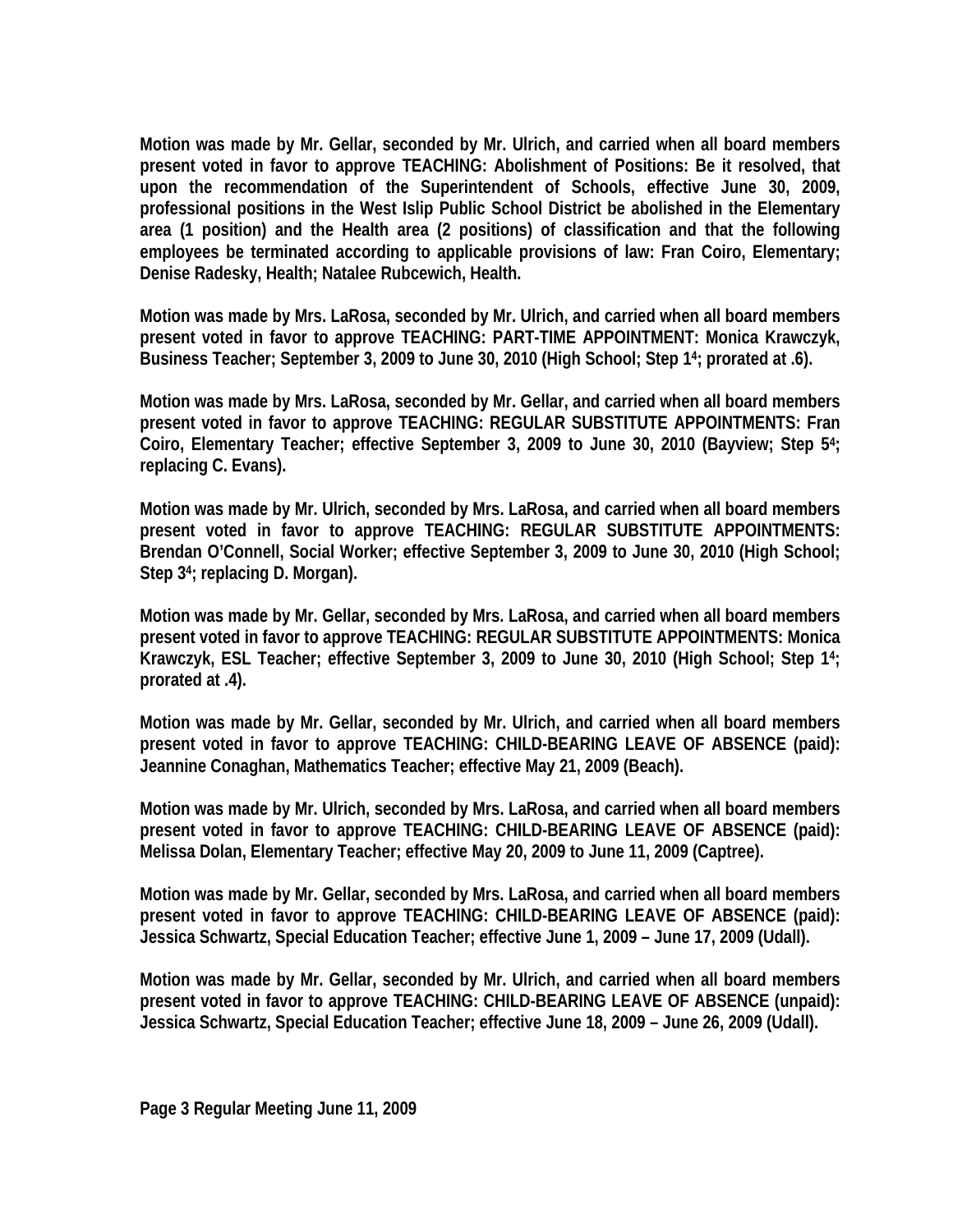**Motion was made by Mr. Gellar, seconded by Mrs. LaRosa, and carried when all board members present voted in favor to approve TEACHING: CHILD-REARING LEAVE OF ABSENCE (unpaid) (Pursuant to the Family and Medical Leave Act of 1993 – 12-week continuous medical coverage): Kerri DeBetta, Elementary Teacher; effective June 22, 2009 to June 26, 2009 (Bayview).** 

**Motion was made by Mrs. LaRosa, seconded by Mr. Ulrich, and carried when all board members present voted in favor to approve CLASSIFIED CIVIL SERVICE: Abolishment of Positions: Be it resolved, that upon the recommendation of the Superintendent of Schools, effective June 30, 2009, two Part-Time Clerk Typist positions in the West Islip Public School District be abolished: Lisa Baynon, Part-Time Clerk Typist; Jacqueline Fetter, Part-Time Clerk Typist.** 

**Motion was made by Mr. Ulrich, seconded by Mrs. LaRosa, and carried when all board members present voted in favor to approve CLASSIFIED CIVIL SERVICE: CHANGE IN TITLE: Cathleen Cronin, Special Ed Aide; effective October 23, 2008 (change from a 3-hour cafeteria aide; new position according to IEP; Flow-Through Funds).** 

**Motion was made by Mr. Gellar, seconded by Mr. Ulrich, and carried when all board members present voted in favor to approve CLASSIFIED CIVIL SERVICE: CHANGE IN TITLE: Andrew Moschetto, Head Custodian; effective May 18, 2009 (change from groundskeeper to head custodian; replacing T. McCarthy who resigned). Dennis Cronin, Groundskeeper; effective June 8, 2009 (Step 7; Grounds Department; replacing A. Moschetto who is now a head custodian, he replaced T. McCarthy who resigned). Teresa Magro, Part-Time Assistant Cook; effective August 26, 2009 (change from a part-time food service worker; replacing P. French who retired). Tom McLoughlin, Maintenance Mechanic III; effective May 26, 2009 (change from a Custodial Worker I to a Maintenance Mechanic III; replacing N. Vinciguerra who retired).** 

**Motion was made by Mr. Ulrich, seconded by Mrs. LaRosa, and carried when all board members present voted in favor to approve CLASSIFIED CIVIL SERVICE: PROBATIONARY APPOINTMENT: June Belyski, Cafeteria Aide; effective September 3, 2009 (Step 1; Beach Street; replacing J. Kinnear who retired).** 

**Motion was made by Mr. Gellar, seconded by Mr. Ulrich, and carried when all board members present voted in favor to approve CLASSIFIED CIVIL SERVICE: PROBATIONARY APPOINTMENT: Lisa Saake, Cafeteria Aide; effective October 27, 2008 (Step 1; Bayview; replacing C. Cronin who is now a special education aide).** 

**Motion was made by Mr. Gellar, seconded by Mr. Ulrich, and carried when all board members present voted in favor to approve CLASSIFIED CIVIL SERVICE: SUBSTITUTE CLERK TYPIST (\$11.00/hr): Jacqueline Fetter, effective September 1, 2009.** 

**Motion was made by Mr. Ulrich, seconded by Mr. Gellar, and carried when all board members present voted in favor to approve CLASSIFIED CIVIL SERVICE: SUBSTITUTE CUSTODIAN (\$9.75/hr): Richard Stretch; effective June 5, 2009.** 

**Page 4 Regular Meeting June 11, 2009**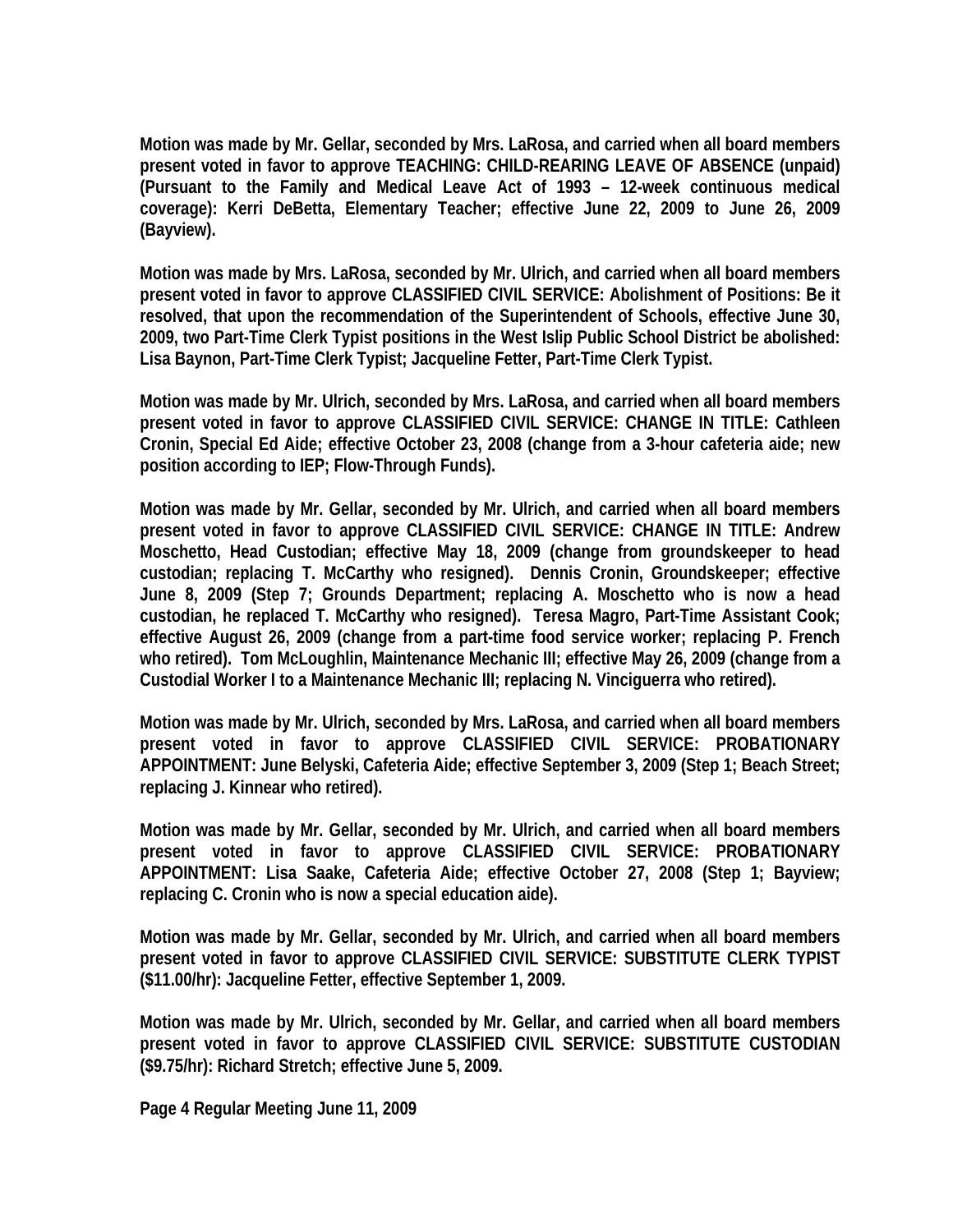**Motion was made by Mr. Gellar, seconded by Mr. Ulrich, and carried when all board members present voted in favor to approve CLASSIFIED CIVIL SERVICE: SUBSTITUTE NURSE (\$100 per diem): Diane Bronson, effective September 8, 2009.** 

**Motion was made by Mrs. LaRosa, seconded by Mr. Ulrich, and carried when all board members present voted in favor to approve CLASSIFIED CIVIL SERVICE: SUBSTITUTE TEACHER AIDE (\$9.75/hr): Jacqueline Fetter, effective September 1, 2009.** 

**Motion was made by Mr. Ulrich, seconded by Mr. Gellar, and carried when all board members present voted in favor to approve OTHER: SUBSTITUTE TEACHER (\$100 per diem): \*Catherine Barclay, effective September 8, 2009, student teacher; \*Lauren Bojack, effective September 8, 2009, student teacher; \*Rachel Cadet, effective September 8, 2009, student teacher; Lauren DeBlasi, effective September 9, 2009, student teacher; Jennifer Duffy, effective September 8, 2009, student teacher; \*Andrea Horvath, effective September 9, 2009, student teacher; Lindsay Kahen, effective September 8, 2009, student teacher; \*Jacqueline Maddelena, effective September 7, 2009, student teacher; Kristen LaMagna, effective September 9, 2009, student teacher; Shawn Meyer, effective September 8, 2009, student teacher; Meaghan Murray, effective September 9, 2009, student teacher; Deanna Nicolosi, effective September 8, 2009, student teacher; Kristen Olsen, effective September 8, 2009, student teacher; Kate Riker, effective September 9, 2009, student teacher; Cynthia Ruiz, effective September 8, 2009, student teacher.** 

**Motion was made by Mr. Gellar, seconded by Mr. Ulrich, and carried when all board members present voted in favor to approve OTHER: SUMMER SCHOOL PRINCIPAL – July 6, 2009 to August 14, 2009: Joann Hilbert - \$7,545.** 

**Motion was made by Mr. Ulrich, seconded by Mrs. LaRosa, and carried when all board members present voted in favor to approve OTHER: SUMMER SCHOOL NON-INSTRUCTIONAL FACULTY – July 6, 2009 to August 14, 2009: Clerical: Kathleen Powers – West Islip clerical. Teacher Aide: Doreen Montefusco – West Islip aide.** 

**Motion was made by Mr. Ulrich, seconded by Mr. Gellar, and carried when all board members present voted in favor to approve OTHER: 2009 FALL HIGH SCHOOL COACHES: Football: Steven Mileti, Varsity Head Coach; Anthony Yuli, Asst. Varsity Coach; Thomas Powers, Asst. Varsity Coach; Nick LaGiglia, Head J.V. Coach; Shawn Rush, Asst. J.V. Coach; Dennis Montalto, Freshman Coach; John Lavery, Asst. Freshman Coach. Girls Soccer: Nick Grieco, Head Varsity Coach; Jim Albert, Asst. Varsity Coach; Jim Beuther, J.V. Coach; Paul Bodnar, JV2 Coach. Boys Soccer: Ed Pieron, Head Varsity Coach; Brian Cameron, Asst. Varsity Coach; Scott Key, J.V. Coach; Tim Van Wyen, JV2 Coach. Girls Swimming: Robert Kollar, Varsity Coach; KristiLee Schubert, Asst. Varsity Coach. Girls Gymnastics: Karyn Storan, Varsity Coach; Vanessa Lillis, Asst. Varsity Coach. Girls Tennis: Kevin Lewis, Varsity Coach; Norm Wingert, J.V. Coach. Field Hockey: Josephine Hassett, Varsity Coach; Joanne Orehosky, Asst. Varsity Coach; Michelle Schroeder, J.V. Coach. Cross Country: Christopher Kaigh, Boys Varsity Coach; Michelle** 

**\*Conditional pending fingerprint clearance Page 5 Regular Meeting June 11, 2009**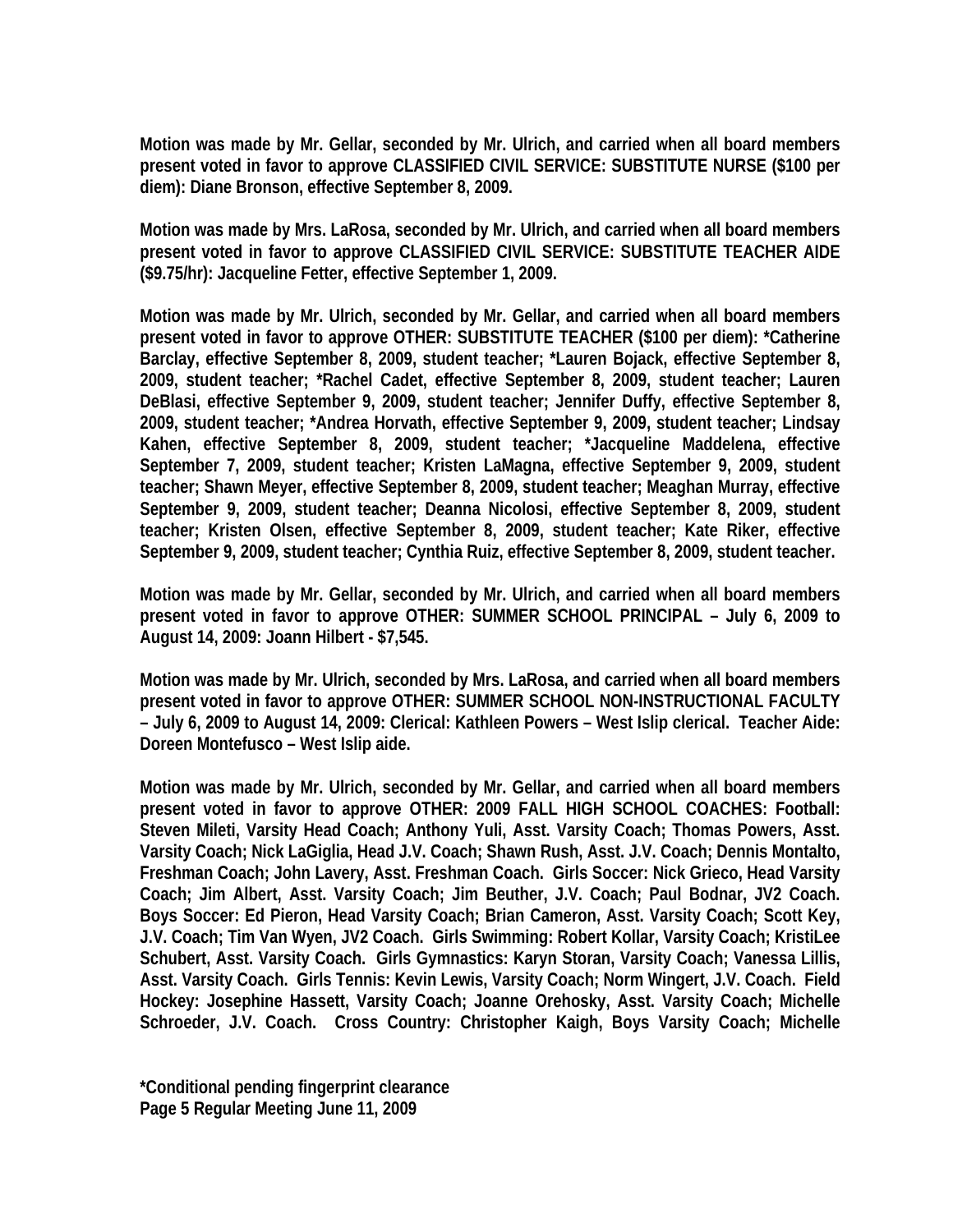**Studley-Broderick, Girls Varsity Coach. Boys Volleyball: Natalee Rubcewich, Varsity Coach; Frank Franzone, J.V. Coach. Girls Volleyball: Jim Klimkoski, Varsity Coach; Kristen Drake, J.V. Coach. Golf: George Botsch, Varsity Coach; Joe Nicolosi, J.V. Coach. Kickline: Erica Gross, Varsity Coach. Cheerleading: Ariana Breitfeller, Varsity Coach; Megan McCarthy, Varsity Coach; Dina Barone, J.V. Coach; Reanna Lee Fulton, JV9 Coach.** 

**Motion was made by Mr. Ulrich, seconded by Mr. Gellar, and carried when all board members present voted in favor to approve OTHER: 2009 FALL MIDDLE SCHOOL COACHES: Football: Phil Kane, Head 7-8 Udall Coach; Shanan Mauro, Asst. 7-8 Udall Coach; Vincent Luvera, Head 7- 8 Beach Coach; John Denninger, Asst. 7-8 Beach Coach. Girls Soccer: Brian Dieumegard, 7-8 Udall Coach; Colleen Reilly, 7-8 Beach Coach. Boys Soccer: Dennis Mazzalonga, 7-8 Udall Coach; Jeremy Robertson, 7-8 Beach Coach. Cross Country: Tim Bauernfeind, Udall Boys & Girls Coach; Tara Lee, Beach Boys & Girls Coach. Tennis: Thomas Loudon, Girls 7-8 Udall/Beach Coach. Cheerleading: Angela DeGasero, Udall 7-8 Coach; Erin McCaig, Beach 7-8 Coach.** 

**Motion was made by Mr. Gellar, seconded by Mr. Ulrich, and carried when all board members present voted in favor to approve OTHER: ATHLETIC TRAINER 2009 – 2010: Nicole Perperis.** 

**Motion was made by Mr. Gellar, seconded by Mr. Ulrich, and carried when all board members present voted in favor to approve OTHER: EQUIPMENT/UNIFORM MANAGERS 2009 – 2010: Scott Craig, High School; Bob Kollar, Udall; Vin Luvera, Beach (.5 negotiated amount as per Letter of Agreement); Denise Cain, Beach (.5 negotiated amount as per Letter of Agreement).** 

**CURRICULUM UPDATE: Motion was made by Mr. Ulrich, seconded by Mrs. LaRosa, and carried when all board members present voted in favor to approve the following completed curriculum development projects: Digital Photography (Technology), Human Anatomy and Physiology (Science), Curriculum Alignment Grades 5 – 8 (Science), Planetarium Grades K – 5 (Science), American Sign Language Comp. Exam (World Languages).** 

**REPORT OF BOARD COMMITTEES: Mr. Ulrich reported on the Finance Committee meeting of 6/11/09. Mr. Gellar reported that the Buildings and Grounds Committee meeting scheduled for 6/9/09 has been postponed. Mrs. LaRosa reported on the Education Committee meeting of 6/2/09 and on the Committee on Special Education/Preschool Special Education meeting and recommendations re: classification/placement/I.E.P. modifications of students as delineated. Dr. Blau reported on the Health and Wellness Committee meeting of 5/26/09.** 

**The following committees did not meet: Policy Committee, School Board/Student Liaison Committee, and Public Relations Committee.** 

**The Treasurer's Report for April 2009 was presented. Beginning balance as of March 31, 2009 – \$29,915,454.19; ending balance as of April 30, 2009 – \$22,997,732.51.**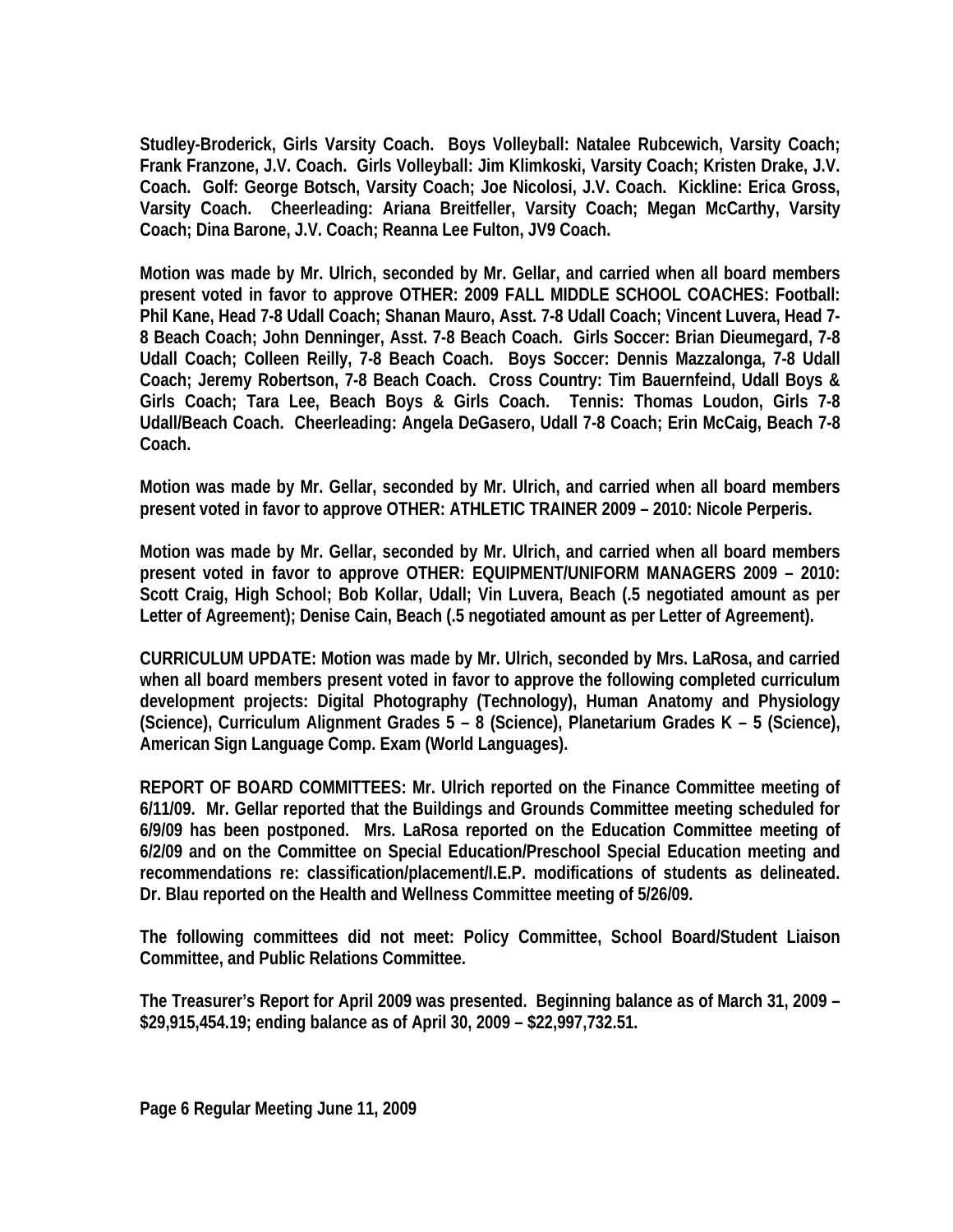**Motion was made by Mr. Ulrich, seconded by Mr. Gellar, and carried when all board members present voted in favor to approve budget transfers, as recommended by the Finance Committee.** 

**Motion was made by Mrs. LaRosa, seconded by Mr. Ulrich, and carried when all board members present voted in favor to approve the following donations, with thanks: West Islip Soccer Club – benches and bleachers for \$10,200; West Islip Softball Club and The David Cone Foundation – portable outside fence for \$1,000; Paul E. Kirdahy Memorial Fund – school sign for \$1,500; Barbara and Rick Heine – printing of the Beach Street Literary Magazine for \$4,500.** 

**Motion was made by Mr. Gellar, seconded by Mr. Ulrich, and carried when all board members present voted in favor to approve the following health service contracts with West Islip UFSD: Commack UFSD (Jewish Academy of Suffolk County) 2 students @ \$493.40 = \$986.80.** 

**Motion was made by Mrs. LaRosa, seconded by Mr. Ulrich, and carried when all board members present voted in favor to approve foster care tuition 2007-2008: West Babylon UFSD = \$9,664.** 

**Motion was made by Mr. Ulrich, seconded by Mrs. LaRosa, and carried when all board members present voted in favor to approve 2007-2008 Special Education Contract: Lindenhurst UFSD.** 

**Motion was made by Mr. Ulrich, seconded by Mrs. LaRosa, and carried when all board members present voted in favor to approve the following bids: Refrigeration Repair Service – awarded to Long Island Equipment Service, Inc.; Boiler and Breeching Cleaning – awarded to Cunningham Duct Cleaning Company, Inc.; Heating, Ventilation and Air Conditioning Service Contract – awarded to Inter County Mechanical Corp.; Boiler Maintenance – awarded to Bain Heating and Piping Corp.; Refuse Removal – awarded to Winter's Brothers Recycling Corp.; Gasoline for District Vehicles – awarded to Fleetcor Technologies; Printing – awarded to Tobay Printing; Electrical Repair and Services – awarded to Dennis Bott Electrical; Gates and Chain Link Fencing – awarded to Ideal Fence Corp.; Roof Repairs – awarded to Saracino Construction Corporation; Roll Paper Towel and Toilet Tissue – awarded to J. Frankel Distributors.** 

**Motion was made by Mr. Gellar, seconded by Mr. Ulrich, and carried when all board members present voted in favor to approve an extension of the following bids: Sheet Music and Instructional Material – awarded to National Discount Music; Removal of Unwanted Geese and Waterfowl – awarded to Long Island Geese Control; Portable Two-way Radio, Intercom, Audio Repair and Sound System Repairs – awarded to Associated Audio Service; Maintenance and Service Master/Secondary Clock Systems – awarded to Electronic Systems, Inc.; Tree Pruning and Care Services – awarded to Stapleton Tree & Landscape; Maintenance and Service of Fire Alarm Systems, the Maintenance and Repair of Security Alarm Systems and Central Station Monitoring of Security and Fire Alarm Systems – awarded to World Wide Security.**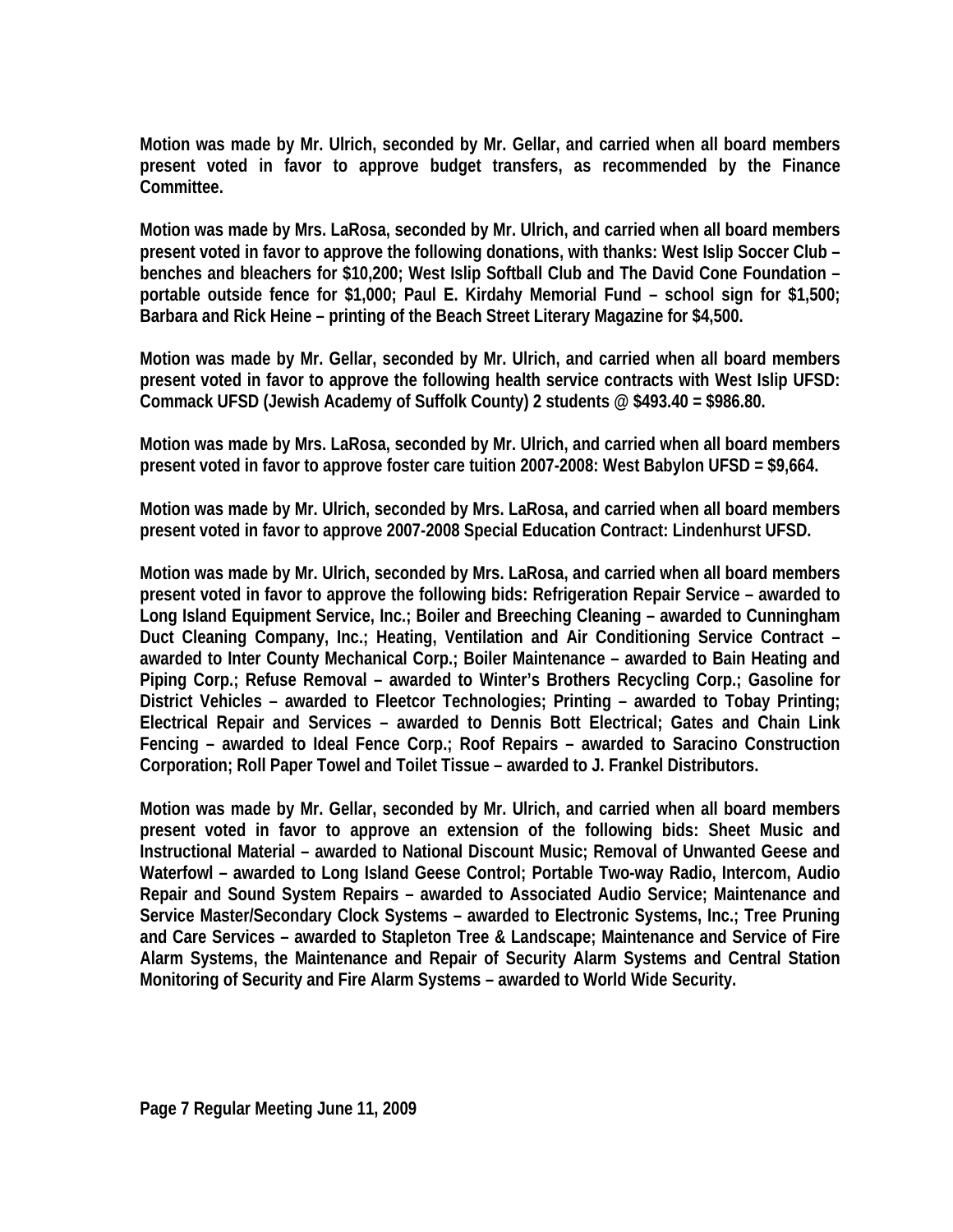**Motion was made by Mrs. LaRosa, seconded by Mr. Gellar, and carried when all board members present voted in favor to approve RESOLUTION: BOND ISSUE CONSTRUCTION: WHEREAS, the West Islip Union Free School District is in the process of a \$22,700,000 bond issue construction project. And that during the construction it may be necessary to approve change orders or construction alternates on an immediate basis. BE IT RESOLVED, that the Board of Education hereby authorizes the Assistant Superintendent for Business and the Director of Buildings and Grounds to jointly approve change orders or construction alternates of \$10,000 or less. Provided that all School Board members are notified by e-mail and that the change orders and alternates are presented to the School Board for approval at the next available School Board meeting.** 

**Motion was made by Mr. Gellar, seconded by Mr. Ulrich, and carried when all board members present voted in favor to approve Leasehold Space Agreement with Eastern Suffolk BOCES (Paul J. Bellew Elementary School).** 

**PRESIDENT'S REPORT: Mr. G. Smith thanked the community and staff of West Islip for their support throughout the year and their involvement in the success of the district.** 

**SUPERINTENDENT'S REPORT: Pre-Prom Party Reminder – West Islip Fire House – June 25, 2009; Graduation – Saturday, June 27 at 9:00 a.m.; Islip Town Superintendents – Heroin**  Workshop - September 17, 2009; Forensics team placed 4<sup>th</sup> out of 43 teams; 4 students have **been selected to participate in the Juilliard Pre-College Program for next year: Mathew C. - Trombone, Michael S. - Trombone, Bevin F.– French Horn, Caitlin C. - Percussion.** 

**One resident wished to speak during an "Invitation to the Public." Subjects of concern have been recorded in the public participation log.** 

**Motion was made by Mr. Gellar, seconded by Mr. Ulrich, and carried when all board members present voted in favor to adjourn to Executive Session at 8:56 p.m. for the purpose of discussing personnel, negotiations, and/or litigation.** 

**Motion was made by Mr. Gellar, seconded by Mr. Ulrich, and carried when all board members present voted in favor to adjourn to Super Executive Session at 10:11 p.m.** 

**Meeting reconvened at 10:45 p.m. on motion by Mr. Ulrich, seconded by Mr. Gellar, and carried when all board members present voted in favor.** 

**Motion was made by Mrs. LaRosa, seconded by Mr. Ulrich, and carried when all board members present voted in favor to approve Memorandum of Agreement with WISE.** 

**Motion was made by Mrs. LaRosa, seconded by Mr. Gellar, and carried when all board members present voted in favor to approve Memorandum of Agreement with UPSEU.** 

**Page 8 Regular Meeting June 11, 2009**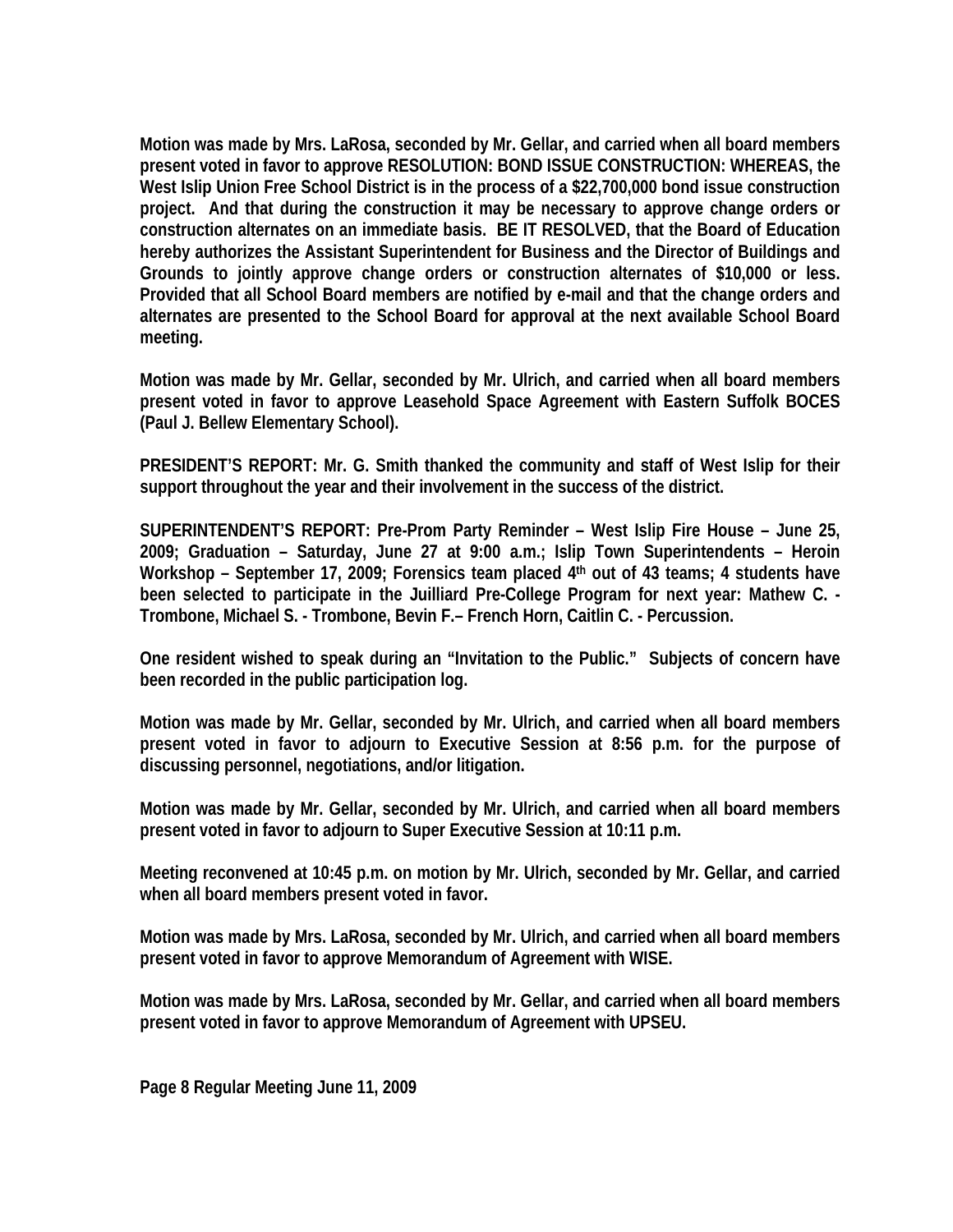**Meeting adjourned at 10:48 p.m. on motion by Mr. Ulrich, seconded by Mr. Gellar, and carried when all board members present voted in favor.** 

 **Respectfully submitted by** 

 **Nicole M. Schiano District Clerk**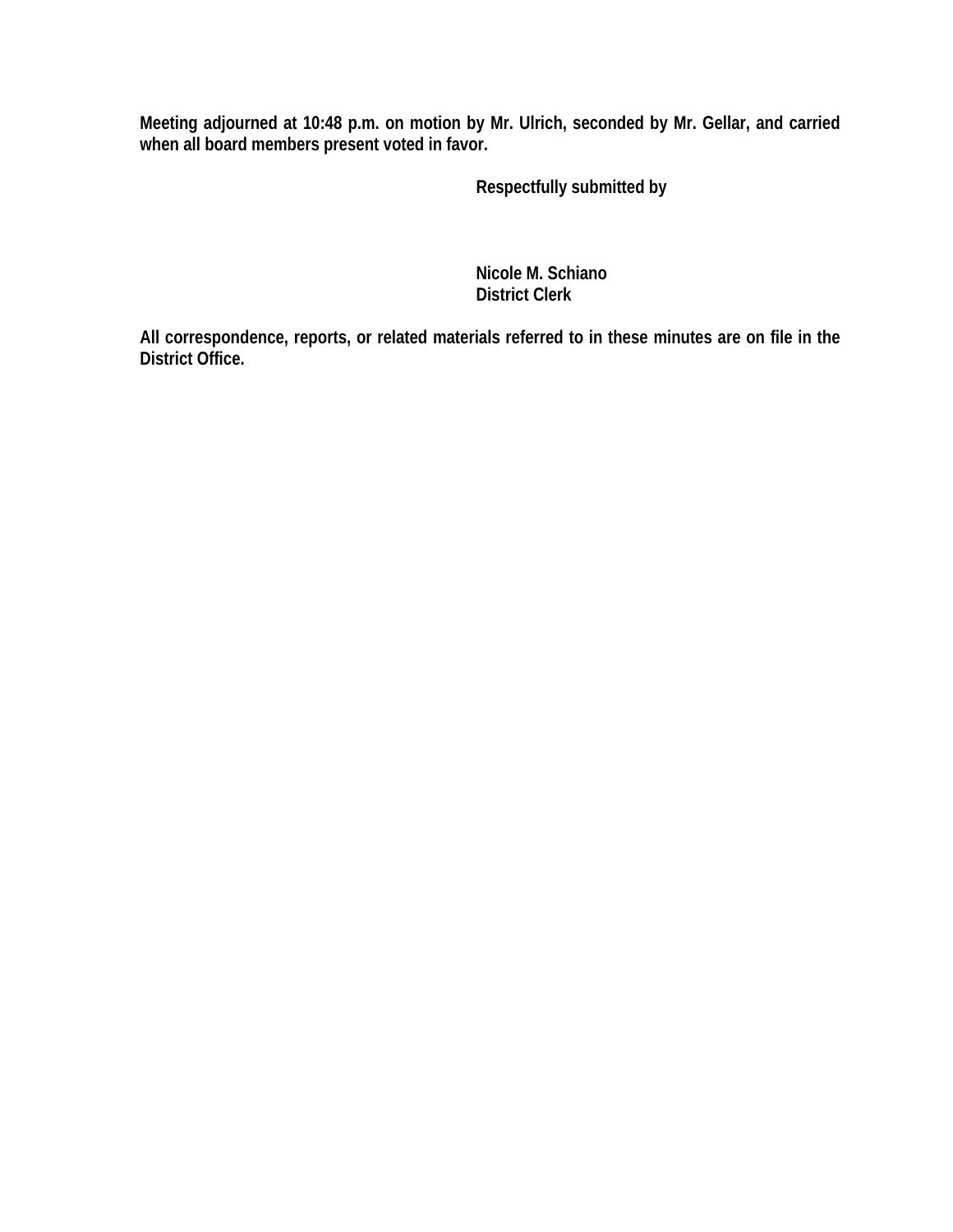**PLANNING SESSION OF THE BOARD OF EDUCATION** 

**June 24, 2009 – West Islip High School President George Smith, Presiding** 

**PRESENT: MRS. BIESELIN, MR. BLOOM (arrived at 8:12 p.m.), MR. GELLAR, MRS. LAROSA, MR. G. SMITH, MR. ULRICH** 

**ABSENT: MR. W. SMITH** 

**Administrators: Dr. Blau, Mrs. Duffy, Mr. Zocchia** 

**Meeting was called to order at 8:00 p.m., followed by the Pledge.** 

**RECOGNITION: Ali F. and Katie F.: Girls Varsity Spring Track – All County; David K., Jeff G. and Nick M.: Boys Varsity Track – All County; Frank G. and Kyle G.: Varsity Baseball – All County; Jennifer R.: Varsity Softball – All County; Ryan Z., Scott M., Bryan B. and Andrew H.: Boys Varsity Lacrosse – All County; Nick G., Mike McC. and Ian B.: Boys Varsity Lacrosse – All American; Salliebeth F., Olivia Zi., Chiara S., Sara S., Cassie C. and Taylor T.: Girls Varsity Lacrosse – All County; Sean K.: Boys Varsity Golf – All County; Scott Craig and Bill Turri: Suffolk County Coach and Assistant Coach of the Year – Lacrosse; Jeremy Robertson: League III Coach of the Year – Boys Varsity Track.** 

**A presentation was given by Ernest Smith of Nawrocki Smith, LLP on the forensic audit report for review of the Pepsi vending machine activities. Following the presentation, community members were permitted to speak on the topic.** 

**Motion was made by Mr. Gellar, seconded by Mrs. Bieselin, and carried when all board members present voted in favor to adjourn to Executive Session at 9:10 p.m. for the purpose of discussing personnel, negotiations, and/or litigation.** 

**Meeting reconvened at 10:25 p.m. on motion by Mr. Ulrich, seconded by Mrs. Bieselin, and carried when all board members present voted in favor.** 

**Meeting adjourned at 10:25 p.m. on motion by Mr. Ulrich, seconded by Mrs. Bieselin, and carried when all board members present voted in favor.** 

 **Respectfully submitted by** 

 **Nicole M. Schiano District Clerk**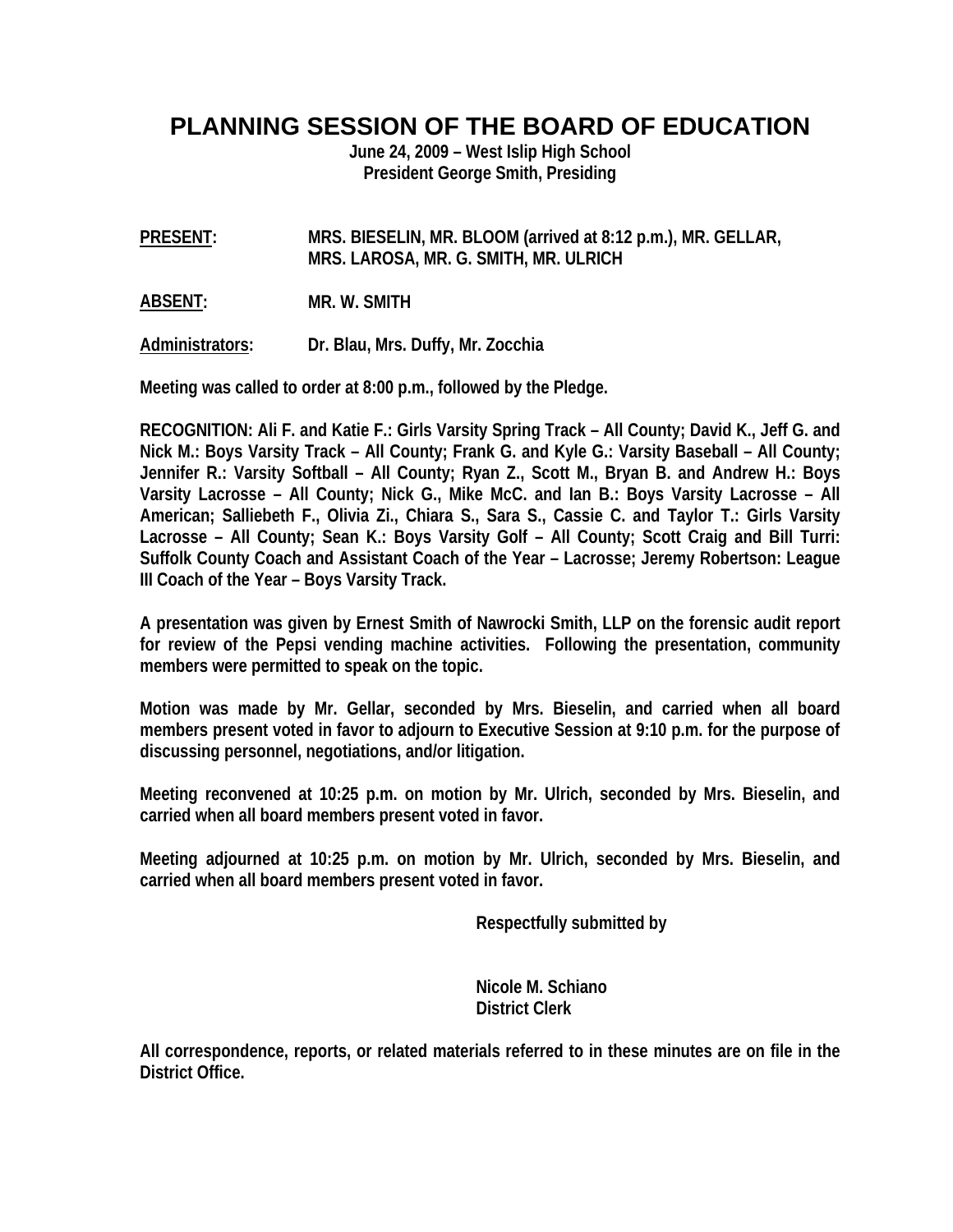**PUBLIC HEARING ON THE CODE OF CONDUCT** 

**June 25, 2009 – Beach Street Middle School Vice President Steven Gellar, Presiding** 

- **PRESENT: MR. GELLAR, MR. ULRICH**
- **ABSENT: MRS. BIESELIN, MR. BLOOM, MRS. LAROSA, MR. G. SMITH MR. W. SMITH**

**Administrators: Dr. Blau** 

**Meeting was called to order at 7:15 p.m., followed by the Pledge.** 

**A discussion was held regarding revisions to the code of conduct.** 

**Meeting adjourned at 7:20 p.m. on motion by Mr. Gellar, seconded by Mr. Ulrich, and carried when all board members present voted in favor.** 

 **Respectfully submitted by** 

 **Nicole M. Schiano District Clerk**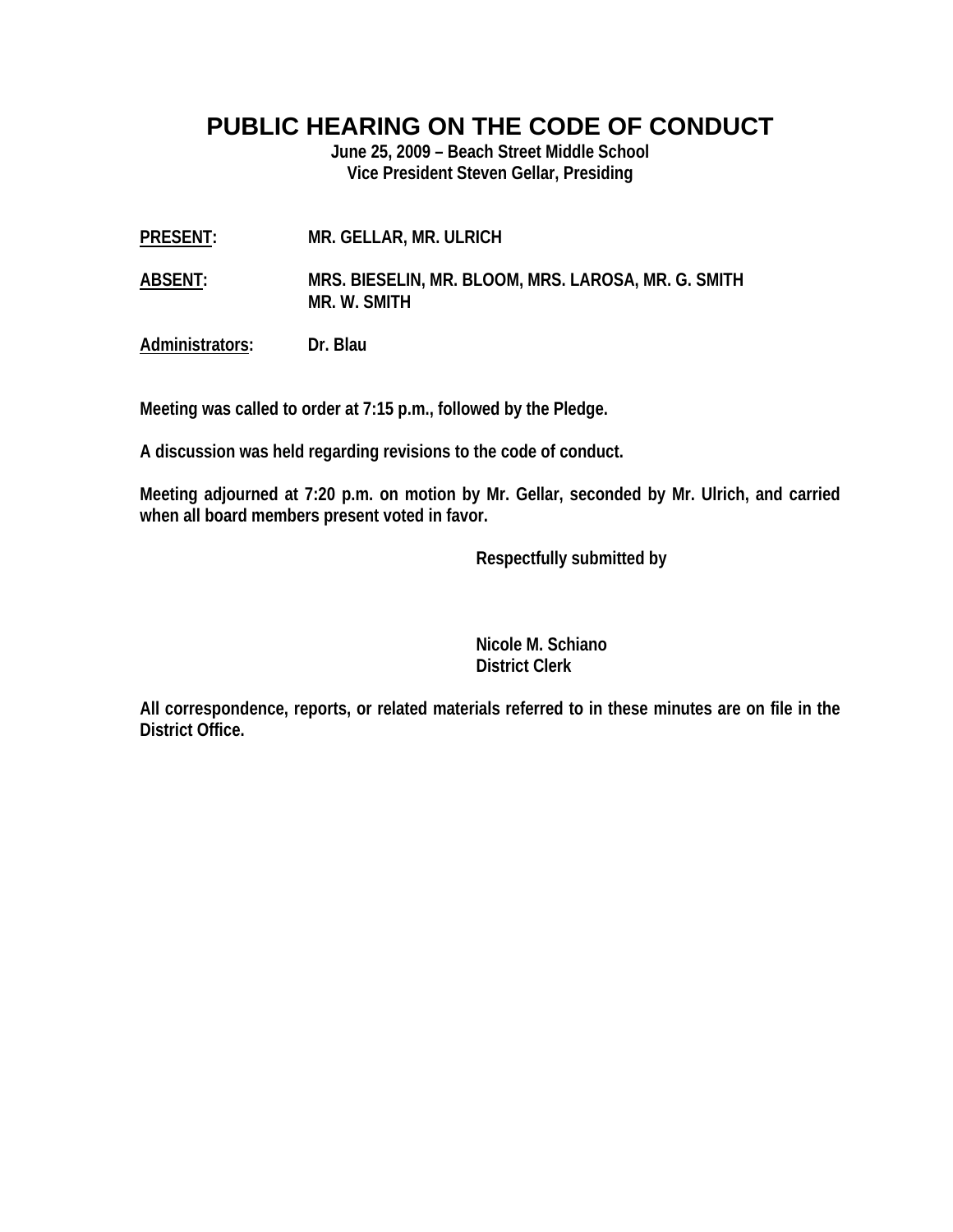## **PLANNING SESSION OF THE BOARD OF EDUCATION**

**June 25, 2009 – District Office President George Smith, Presiding** 

**PRESENT: MRS. BIESELIN (arrived at 7:45 p.m.), MR. GELLAR, MRS. LAROSA, MR. G. SMITH, MR. ULRICH** 

**ABSENT: MR. BLOOM, MR. W. SMITH** 

**Administrators: Dr. Blau, Mrs. Duffy, Mr. Zocchia** 

**Meeting was called to order at 7:40 p.m., followed by the Pledge.** 

**Motion was made by Mr. Ulrich, seconded by Mrs. LaRosa, and carried when all board members present voted in favor to approve ADMINISTRATIVE: PROBATIONARY APPOINTMENT: Bernadette Burns, Assistant Superintendent for Curriculum and Instruction; effective August 3, 2009 – August 2, 2012 (\$150,000 annual salary; District-wide).** 

**Motion was made by Mr. Gellar, seconded by Mr. Ulrich, and carried when all board members present voted in favor to approve ADMINISTRATIVE: RESIGNATION: Bernadette Burns, Principal; effective August 3, 2009 (Udall).** 

**Motion was made by Mr. Gellar, seconded by Mrs. LaRosa, and carried when all board members present voted in favor to approve ADMINISTRATIVE: CHANGE IN TITLE: Dr. Magda Parvey; Assistant Superintendent for Elementary Curriculum and Instruction; effective July 1, 2009.** 

**Motion was made by Mr. Gellar, seconded by Mr. Ulrich, and carried when all board members present voted in favor to approve TEACHING: PROBATIONARY APPOINTMENT: Jennifer Szewczyk, Special Education Teacher; effective September 3, 2009 to September 2, 2012 (Paul E. Kirdahy Elementary School @ Captree; Step 42 {Flow-Through Funds}).** 

**Motion was made by Mr. Gellar, seconded by Mrs. LaRosa, and carried when all board members present voted in favor to approve TEACHING: REGULAR SUBSTITUTE: Jennifer Greenman, Special Education Teacher; effective September 3, 2009 to June 30, 2010 (Westbrook, Step 34; replacing C. McCann).** 

**Motion was made by Mrs. LaRosa, seconded by Mr. Ulrich, and carried when all board members present voted in favor to approve TEACHING: REGULAR SUBSTITUTE: Amy Mastrocinque, English Teacher; effective September 3, 2009 to June 30, 2010 (High School; Step 12; replacing J. Murray).**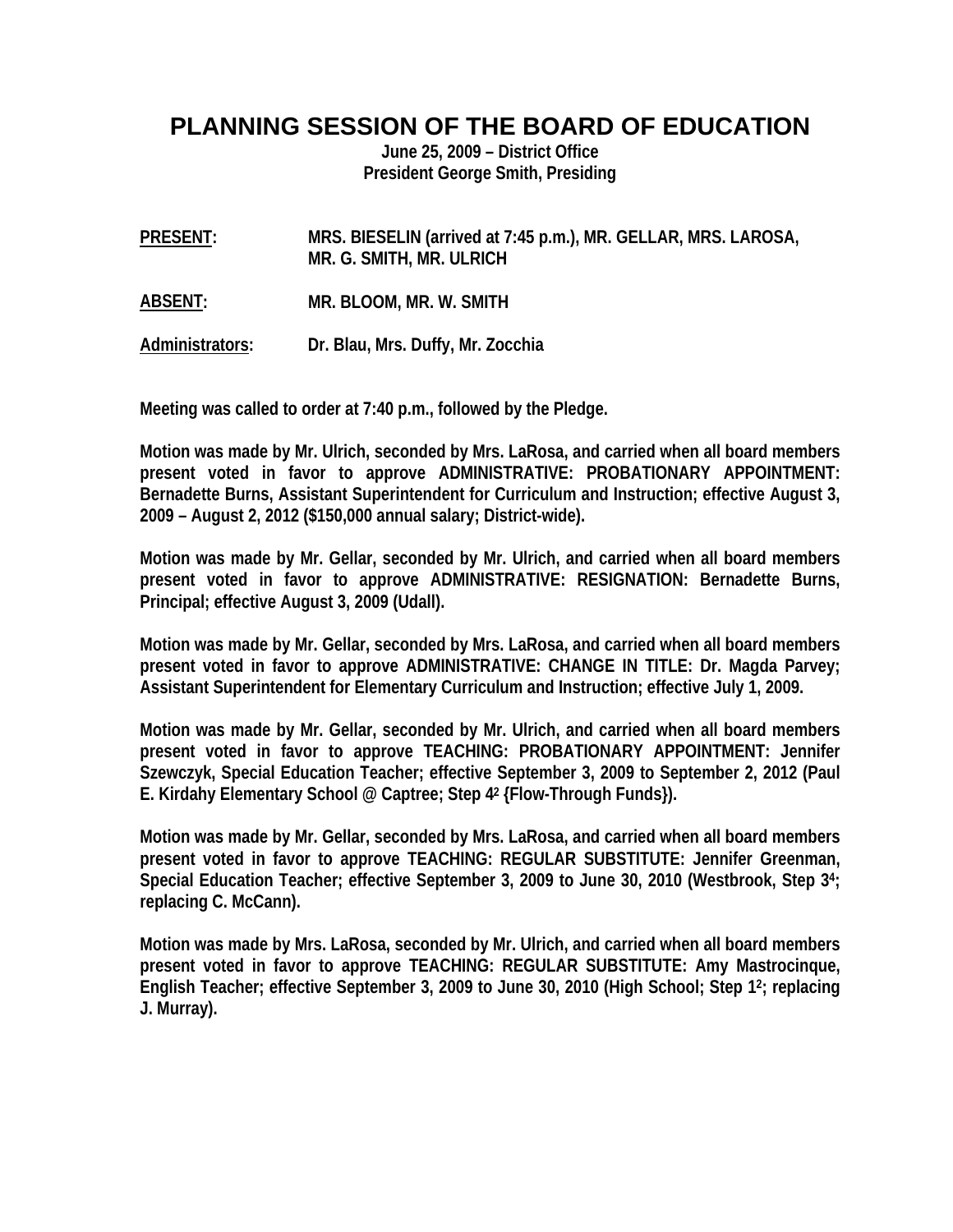**Page 2 Planning Session June 25, 2009** 

**Motion was made by Mr. Ulrich, seconded by Mr. Gellar, and carried when all board members present voted in favor to approve TEACHING: PART-TIME APPOINTMENT: Pamela Cirasole, Music Teacher; effective September 3, 2009 to June 30, 2010 (Oquenock; Step 86; prorated at .6 continuing position).** 

**Motion was made by Mr. Gellar, seconded by Mr. Ulrich, and carried when all board members present voted in favor to approve TEACHING: RETIREMENT: Robert Timpson, Social Studies Teacher; effective July 1, 2009 (36 years).** 

**Motion was made by Mr. Ulrich, seconded by Mrs. LaRosa, and carried when all board members present voted in favor to approve CLASSIFIED CIVIL SERVICE: PROBATIONARY APPOINTMENT: Lisa Baynon, Internal Claims Auditor; effective July 1, 2009 (District Office, replacing M. Alleva who resigned, \$21.83/hour).** 

**Motion was made by Mr. Gellar, seconded by Mr. Ulrich, and carried when all board members present voted in favor to approve CLASSIFIED CIVIL SERVICE: SUBSTITUTE TEACHER AIDE (9.75/HR): Miriam Cosgrove, effective June 1, 2009.** 

**Motion was made by Mr. Ulrich, seconded by Mrs. Bieselin, and carried when all board members present voted in favor to approve OTHER: PRINCIPAL MENTOR (\$600 per diem to a maximum of \$9,000): Kenneth Hartill.** 

**Motion was made by Mr. Gellar, seconded by Mr. Ulrich, and carried when all board members present voted in favor to approve OTHER: IB MENTOR (\$75 per hour to a maximum of \$22,500): Kenneth Hartill.** 

**Motion was made by Mr. Gellar, seconded by Mrs. Bieselin, and carried when all board members present voted in favor to approve OTHER: SUBSTITUTE TEACHING ASSISTANT (\$85 per diem): Jessica Micucci, effective June 1, 2009.** 

**Motion was made by Mr. Ulrich, seconded by Mr. Gellar, and carried when all board members present voted in favor to approve OTHER: ELEMENTARY SUMMER READING SUPPORT PROGRAM (\$54.78 per hour): Kristina Rosenberg, Sheila Siragusa, Lori Suprenant.** 

**Motion was made by Mr. Ulrich, seconded by Mrs. Bieselin, and carried when all board members present voted in favor to approve OTHER: SUMMER SPECIAL EDUCATION ESY SERVICES: Special Class Teachers (\$2,465 per class): Amy DeJoseph, Kristen Florea, Jamie Wheeler. Special Education Teachers (\$58.07 per hour individual / \$72.47 group): Shannon Murray, Lindsay Schmitz, Judy Warren. Behavior Intervention Services (\$58.07 per hour): Robert Matuozzi, Theresa Mercado, Shannon Murray, Alyssa Rush, Jamie Wheeler. Speech Therapists (\$58.07 per hour individual / \$72.47 group): Julie Degere, Jessi Smith. Job Coaches (hourly rate): Debbie DiCristo - \$17.66 per hour, Irene Tinnirello - \$17.13 per hour.**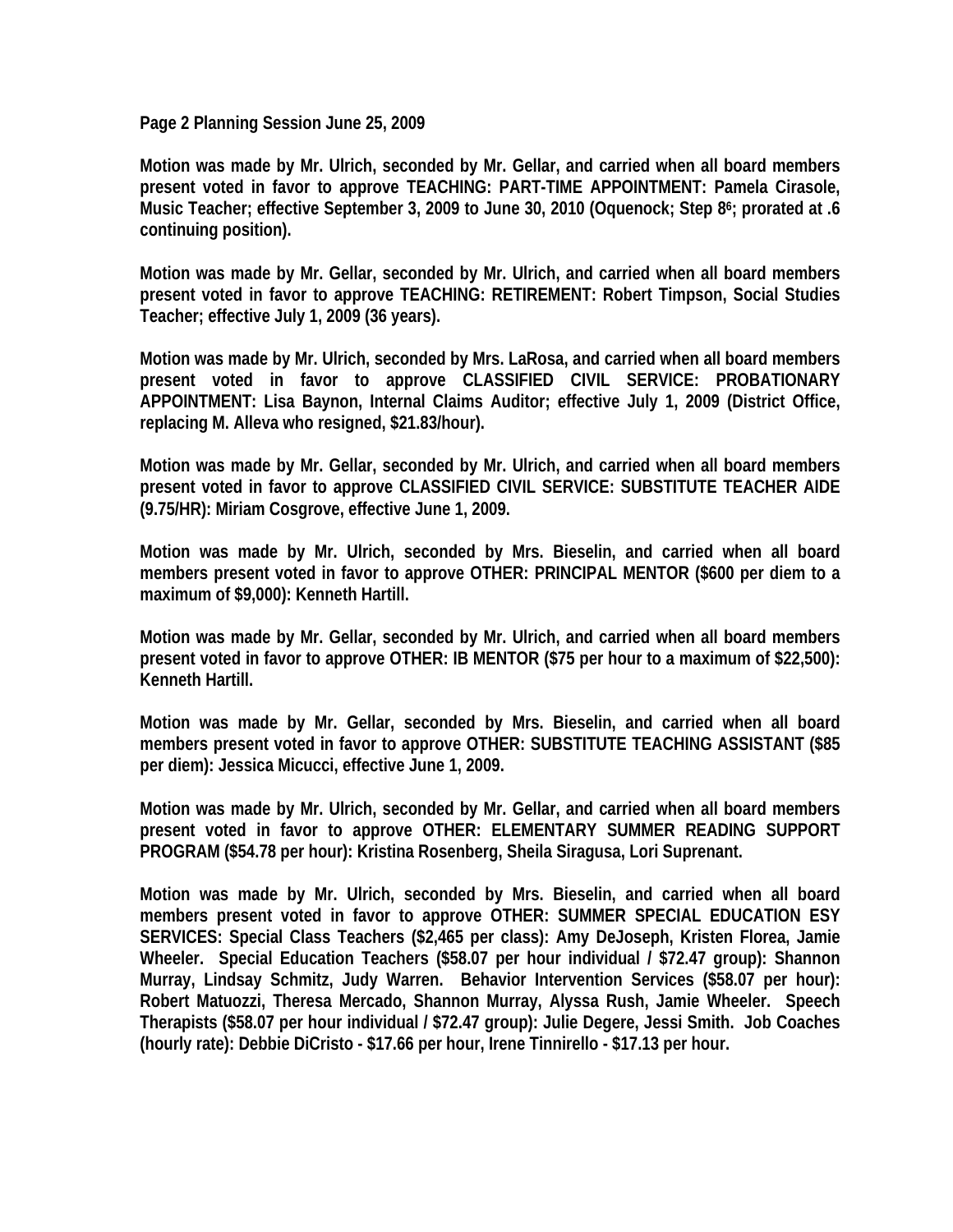**Page 3 Planning Session June 25, 2009** 

**Motion was made by Mr. Gellar, seconded by Mrs. Bieselin, and carried when all board members present voted in favor to approve OTHER: SUMMER SPECIAL EDUCATION ESY SERVICES: Nurses (hourly rate): Sue O'Connor - \$42.32 per hour, Trish Reimer - \$42.32 per hour. Aides (hourly rate): Debra Carrig (2-1) / \$17.66 per hour, Debbie Costantino (class) \$17.66 per hour, Cathy Cronin (1-1) \$15.79 per hour, Alison O'Bryen (1-1) \$15.79 per hour, Jean Schilling (1-1) \$17.66 per hour.** 

**Motion was made by Mrs. Bieselin, seconded by Mr. Gellar, and carried when all board members present voted in favor to approve OTHER: SUMMER RECREATION CAMP 2009: John Mullins, Director, \$50 per hour; Melanie Lahtonen, Assistant Director, \$40 per hour; Ed Pieron, Assistant Director, \$40 per hour; Maureen Umstatter, Assistant Director, \$40 per hour; John Denninger, Lead Counselor, \$20 per hour; Susan Burke, Clerical Support \$25 per hour; Debra Federico, Clerical Support \$25 per hour; Linda Cuozzo, Clerical Support \$25 per hour. Summer Recreation Camp Counselors - \$10 per hour: Ben Arikian, Colleen Burke, Alex C., Becky C., Nicole Craig, Shane Craig, Devan C., Brian C., Zack Denninger, Paige E., Kelsey Euell, Jenna Evarts, Greg F., Vinny Galasso, James G., Erick Harsch, Joe I., Claudia Kavitt, Melissa Lenowicz, Lindsey Lyons, Megan McAteer, John N., Krystyna O., Toniann Riportella, Barbara Ryan, Jackie Schulteis, J.P. Smith, Travis Specht, Daniel Sullivan, Wade Turri, Kelly Vollmer, Brittany W., Erin W., Chelsea Wood, Joe Wood.** 

**The following agenda items were discussed, with no objection: R.E.F.I.T. Nominations. Motion was made by Mrs. LaRosa, seconded by Mr. Ulrich, and carried when all board members present voted in favor to approve proposal for nomination of Steven Gellar to the 2009 Slate of Officers and Board of Directors for R.E.F.I.T.** 

**Motion was made by Mr. Gellar, seconded by Mrs. Bieselin, and carried when all board members present voted in favor to approve Code of Conduct.** 

**Motion was made by Mr. Gellar, seconded by Mr. Ulrich, and carried when all board members present voted in favor to approve Superintendent's Vacation Days: July 20, 2009 through August 17, 2009.** 

**Motion was made by Mr. Gellar, seconded by Mrs. Bieselin, and carried when all board members present voted in favor to approve Memorandum of Agreement – UPSEU – Summer Hours.** 

**Motion was made by Mr. Ulrich, seconded by Mr. Gellar, and carried when all board members present voted in favor to approve Memorandum of Agreement – retirement incentive for Robert Timpson.** 

**Motion was made by Mrs. Bieselin, seconded by Mr. Gellar, and carried when all board members present voted in favor to approve Memorandum of Agreement – retirement incentive for Christine Boris.** 

**Page 4 Planning Session June 25, 2009**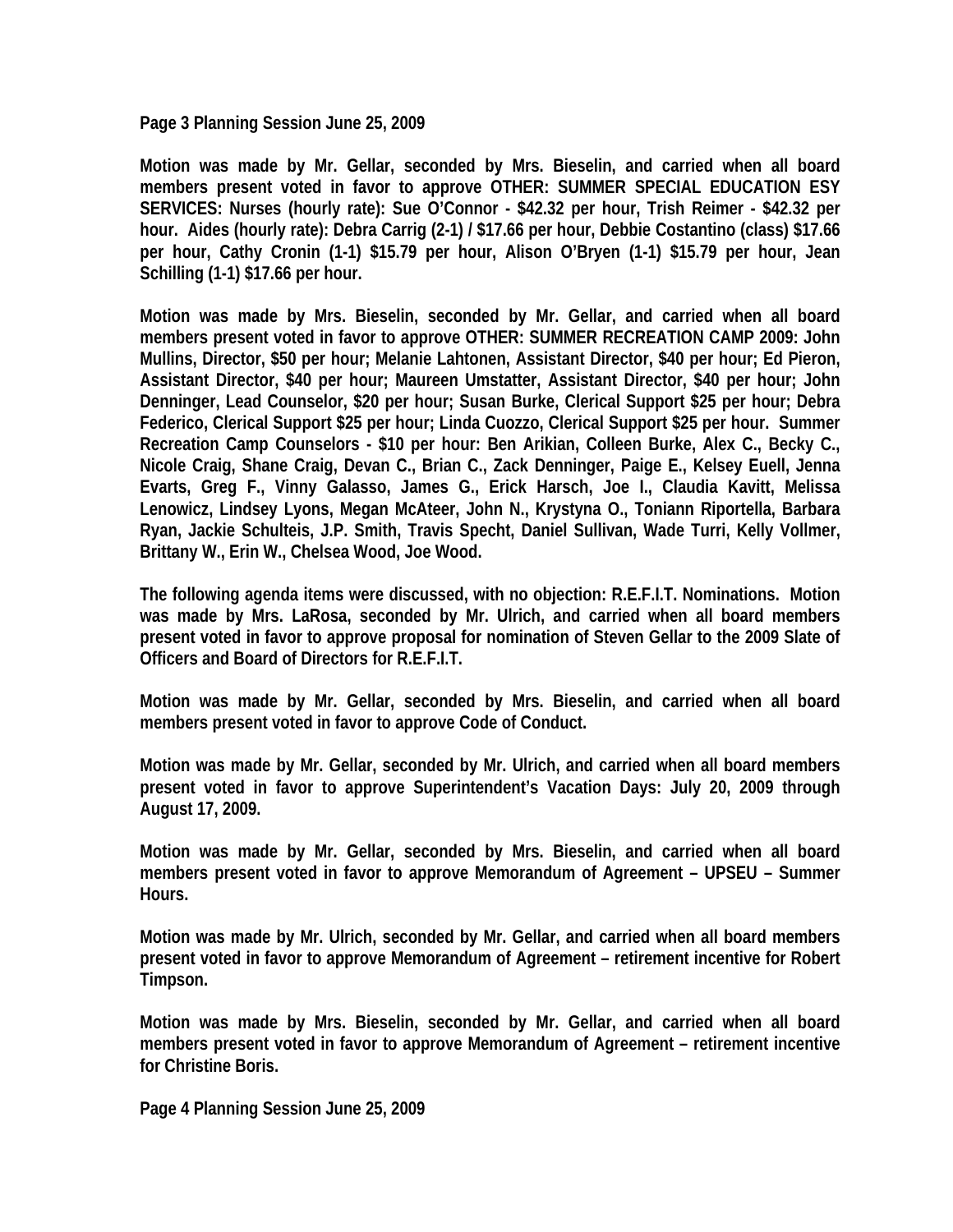**Motion was made by Mr. Ulrich, seconded by Mr. Gellar, and carried when all board members present voted in favor to approve Memorandum of Agreement – salary reduction for teachers of \$20 per paycheck for 09/10.** 

**Motion was made by Mrs. Bieselin, seconded by Mr. Ulrich, and carried when all board members present voted in favor to approve Terms and Conditions of Employment – Central Office administrators.** 

**Motion was made by Mrs. Bieselin, seconded by Mr. Gellar, and carried when all board members present voted in favor to approve Terms and Conditions of Employment – Confidential staff.** 

**Motion was made by Mr. Ulrich, seconded by Mrs. Bieselin, and carried when all board members present voted in favor to approve Lease with ES BOCES to rent Masera School from 7/1/09 to 6/30/19.** 

**Motion was made by Mrs. Bieselin, seconded by Mr. Gellar, and carried when all board members present voted in favor to adjourn to Executive Session at 8:14 p.m. for the purpose of discussing personnel, negotiations, and/or litigation.** 

**Meeting reconvened at 8:30 p.m. on motion by Mr. Ulrich, seconded by Mrs. Bieselin, and carried when all board members present voted in favor.** 

**Motion was made by Mr. Gellar, seconded by Mrs. LaRosa, and carried when all board members present voted in favor to approve ADMINISTRATIVE: PROBATIONARY APPOINTMENT: Dr. Anthony Bridgeman, Principal; effective July 27, 2009 to July 26, 2012 (\$142,025 annual salary; High School).** 

**Motion was made by Mrs. LaRosa, seconded by Mr. Ulrich, and carried when all board members present voted in favor to adjourn to Executive Session at 8:33 p.m. for the purpose of discussing personnel, negotiations, and/or litigation.** 

**Meeting reconvened at 9:02 p.m. on motion by Mr. Gellar, seconded by Mrs. LaRosa, and carried when all board members present voted in favor.** 

**Motion was made by Mr. Gellar, seconded by Mrs. Bieselin, and carried when all board members present voted in favor to approve ADMINISTRATIVE: PROBATIONARY APPOINTMENT: Daniel Marquardt, Principal; effective August 3, 2009 to August 2, 2012 (\$125,638 annual salary; Udall).** 

**Motion was made by Mrs. Bieselin, seconded by Mrs. LaRosa, and carried when all board members present voted in favor to approve OTHER: PRINCIPAL MENTOR/PRINCIPAL SUBSTITUTE (\$563.56 per diem to a maximum of \$9,017): Anne Shierant.**